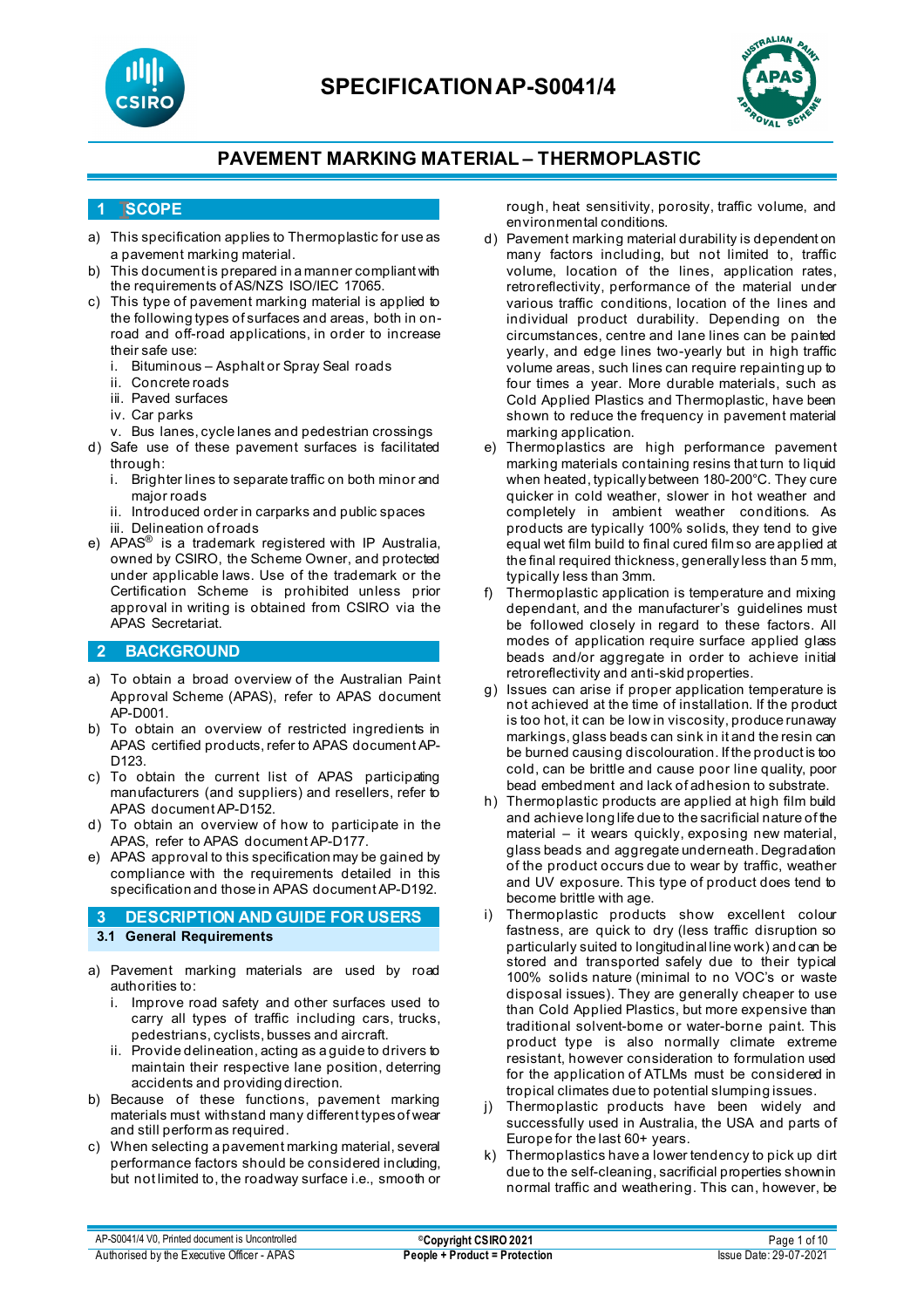



an issue in underground applications such as kerbs, edge work of tunnel walls, vertical surfaces, cycle and shared paths. The normal self-cleaning process cannot occur, providing a potential trip hazard due to high build edges to pedestrians and cyclists. Under these circumstances, the use of this type of material is not recommended.

- l) Thermoplastics are generally classified by their modes of application (with the exception of Profile):
	- i. **Screed:** The material is heated in bulk and mixed in a temperature-controlled pre-heater. This mode is best used in smaller quantity applications. There are three modes of screed application:
		- 1. **Hand Screeding:** Using a hand-box screeder.
		- 2. **Small Machine Screeding:** Using a small pedestrian machine; used for application of arrows, legends and intersection markings.
		- 3. **Large Self-propelled Machine Screeding:** Used for longitudinal work, such as ATLMs.
	- ii. **Spray:** Machine applied from a heated and agitated pressure vessel through an air atomised spray gun; easily and quickly applied taking seconds to dry; used for longitudinal lines such as seen in highway application and generally applied at < 1.5 mm thicknesses.
	- iii. **Extruded:** Machine applied onto road surfaces using a method of dropping a curtain of material from a slightly elevated head; most common method for longitudinal line application as seen in highway and ATLM applications; is most economical when involving large quantities and is typically applied at thicknesses of 1.5 - 2.5 mm.
	- iv. **Preformed:** Applied to surfaces by applying heat, such as with the use of the flame of a blow torch, over markings melting them to between 150-180°C (according to grade and manufacturers recommendations); markings cools rapidly once the heat source is removed so are ready for use in traffic within minutes; markings are premanufactured with accurate thickness and are available in sheets in a range of sizes, for example 600 x 900 mm, or precisely pre-cut symbols; they are assembled from flat pack on road surfaces, allowing them to be adjusted into position prior to application; typically used for transverse lines or other markings like legends and symbols but can also be used for longitudinal in limited capacity; this mode of application is best used in smaller quantities.
	- v. **Profile:** Also referred to ATLMs, can be applied by either screed or extruded methods and are generally used in longitudinal line marking and application of ATLMs.
	- vi. **Structured:** A number of application patterns can be produced such as splatter, multi-dots, checker board pattern and a dotted lines can be achieved, producing a solid line effect in line marking and may contain intermixed glass beads.
- m) Thermoplastic products typically consist of aggregate, pigment, binder (plasticised synthetic hydrocarbon resin, modified resin esters or alkyd resin-based

compounds), intermix glass beads and extenders, capable of being softened by heating and hardened by cooling. Hydrocarbon thermoplastics (petroleum derived) are more heat stable and better suited to longitudinal markings but can also be used in other types of application. Alkyd-based thermoplastics are typically wood derived and less heat stable thereby needing more care in their handling and heating but do show a higher resistance to oil diesel drippings and greater durability giving higher retroreflectivity values, therefore better suited to intersection work but can also be used in other types of application.

n) Surface applied glass beads (Types B, B-HR, C, C-HR, D or D-HR) are used in conjunction with thermoplastics to provide retroreflectivity under all conditions. The HR glass bead types have been adopted by the majority of road authorities for use in main road production and maintenance due to their superior retroreflectivity for only a small cost increase. Standard glass beads are generally used in car parking applications. Glass beads are also used in thermoplastic production itself, typically Type C, C-HR, D or D-HR, depending on the end use and give retroreflectivity for the life of the road marking as the product wears over time. Drop On glass beads used in thermoplastics must have an adhesion coating so as to be retained in the product upon application and to improve glass bead retention, otherwise extensive glass bead loss can occur.

**NOTE:** Glass beads are certified by APAS under specification AP-S0042.

- o) Surface applied anti-skid media are added at the time of production (and can also be added in application if required) to aid in the slip and skid resistance of these products. Anti-skid media typically consists of crushed quartz, crushed glass, calcined bauxite aggregates or other approved materials, typically, but not limited to, cubic sized 0.4-0.7 mm or 1-2 mm (depending on end use) that are angular, polishing-resistant and coloured to match the markings.
- p) Coloured Thermoplastic products are used in a variety of road, line and pavement marking applications:
	- i. **White:** Longitudinal line and road markings.
	- ii. **Yellow:** Longitudinal line and road markings such as parking restriction lines and markings above the snow line.
	- iii. **Red**: Bus lanes.
	- iv. **Green:** Cycle lanes and high conflict zones.
	- v. **Various other colours (i.e. blue):** Chevrons, words, numerals and other miscellaneous road markings.
	- vi. **Matt Grey and Matt Black:** Typically used to either:
		- Enhance visibility due to lack of contrast between pavement luminance and the marking itself; used in conjunction with concrete or light coloured spray seal and adjacent white or yellow markings; or
		- Applied to road surface with a compatible dark aggregate to black out existing line marking to reduce sheen; or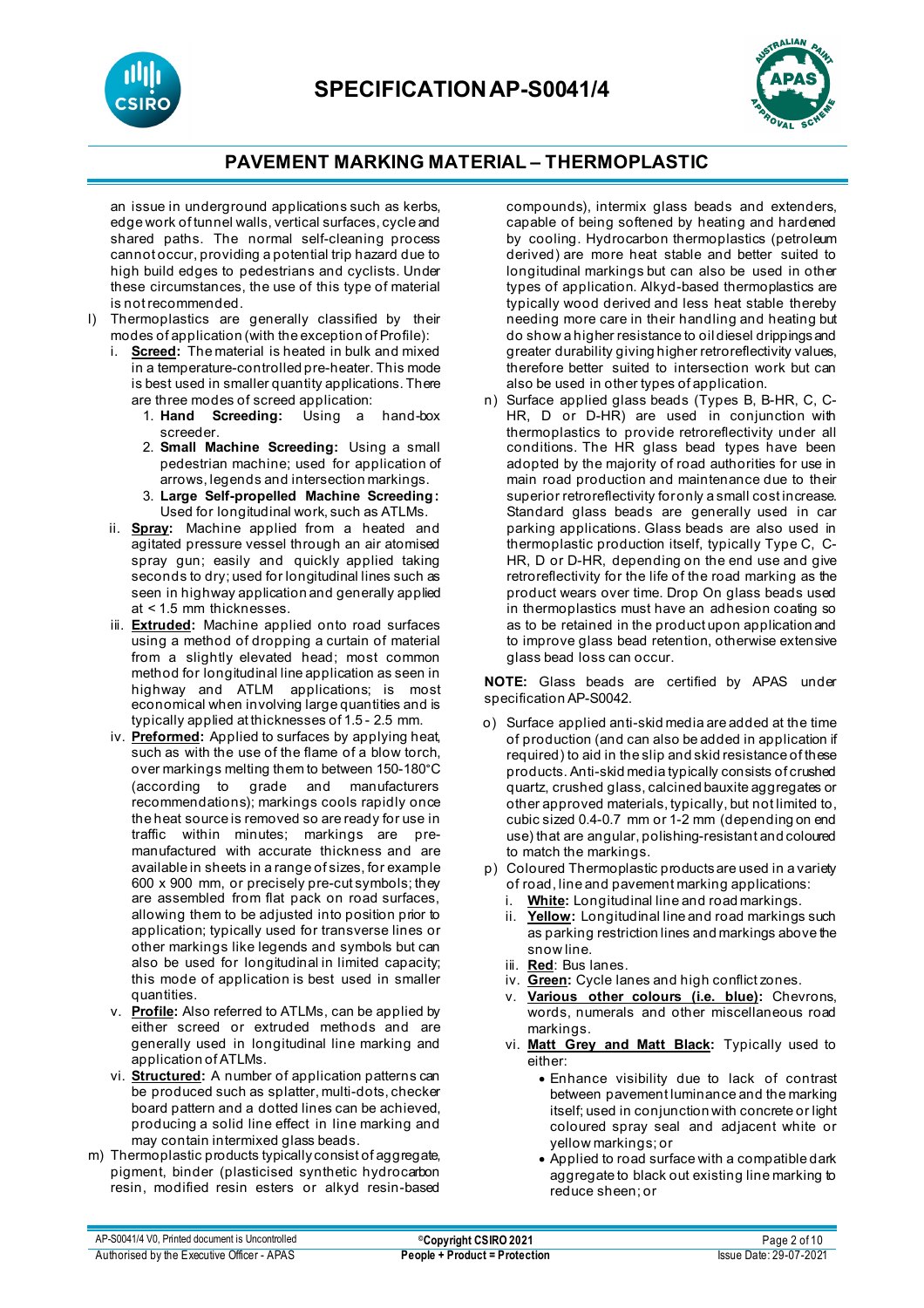**SPECIFICATIONAP-S0041/4**





## **PAVEMENT MARKING MATERIAL – THERMOPLASTIC**

- Used for offset ATLM or Profile markings away from the edge line onto the sealed shoulder or under the dividing / centre line in a continuous application and coloured so as to blend into the pavement colour background. They do not provide visibility or contrast so do not contain glass beads.
- q) Any substrate a Thermoplastic product is applied to must be stable as the thermoplastic material itself is not flexible and will crack with movement. The substrate must also be completely dry. If it is not, moisture can then be trapped underneath, causing seam holes to punch through the surface and cause delamination. Some substrate use is better with Thermoplastics than others:
	- i. **Asphalt:** As asphalt has a similar melting point to thermoplastic, this is the most compatible substrate to be applied to.
	- **Concrete:** To avoid high adhesion failure seen in application to concrete, it must first be primed with a suitable material and works best when the concrete has initially been either shot or water blasted (smooth surfaces only) to increase the effect of the primer-thermoplastic interface.
	- iii. **Pavers:** Thermoplastic use is not recommended with pavers due to similar issues seen with concrete use, the numerous joints this substrate has, and the inflexibility of the material being applied.
	- iv. **Spray Seal:** Thermoplastic products adhere well to spray seal, particularly when screed applied, but may not be suited to coarse seals.

**3.2 Sub-Classes**

- a) This specification incorporates the following subclasses:
	- i. **0041/4.1:** Screed
	- ii. **0041/4.2:** Spray
	- iii. **0041/4.3:** Extruded
	- iv. **0041/4.4:** Preformed
	- v. **0041/4.5:** Profile
	- vi. **0041/4.6:** Structured

### **3.3 Basis of this Specification**

a) This specification is based primarily on AS 4049.2, AS 4049.4, industry standards and specifications, and road authority standards and specifications.

### **4 DEFINITIONS AND ACRONYMS 4.1 Definitions**

The definition of terms used in this document and in the Certification Scheme can be found in APAS document AP-D001. In addition, the following definitions within this document shall apply:

a) **Agency for Conformity Assessment**: An organisation or testing authority, recognised by APAS, that is either part of the Clients Recognised Manufacturing Unit (RMU) and perform all of the required tests, or a specialist laboratory contracted either by the APAS Secretariat or by the Client, to carry out specific tests that are beyond the capability of the Client RMU.

- b) **Audio Tactile Line Marking:** Raised ribs applied to the road surface to provide a tactile, audio and visual response, also referred to as a type of profile pavement marking; can be in any colour, but are typically white, grey or black; generally produced with CAP or thermoplastic materials but are not limited to this technology; white ATLMs contain intermix beads. There are historically two types:
	- i. **Continuous:** Raised ribs applied at regular intervals over a base strip layer of the same material; this type is generally not used anymore.
	- ii. **Discontinuous:** Raised ribs place directly on road surface.
- c) **Certification Scheme:** The Certification system related to specified products (Paint, Surface Coating Materials and Non-Paint Products) to which the same specified requirements, specific rules and procedures apply. APAS is the applicable Certification Scheme.
- d) **Coloured Surface Markings:** Provide a trafficable coloured surface for enhanced delineation for a specific road use i.e., bus lanes, cycleways, school crossings; consist of a coloured thermoplastic used in conjunction with coloured aggregate.
- e) **Longitudinal Line Markings:** All lines that are generally parallel to the traffic flow, such as dividing, barrier, lane, edge, turn, continuity and transition lines and outline markings.
- f) **Pavement Markings:** All longitudinal line markings, transverse line markings and pavement messages for the purpose of guiding traffic.
- g) **Retroreflectivity:** The value of reflected light measured in millicandela / square metre / incident lux (mcd/m2/lx) using a retroreflectometer.
- h) **Scheme Owner:** The organisation responsible for developing and maintaining the certification scheme. CSIRO is the APAS Scheme Owner.<br>**Secretariat:** The organisation
- i) **Secretariat:** The organisation that provides administrative support and other resources necessary to keep the Certification Scheme functioning. The Secretariat is vested in CSIRO.
- j) **Thermoplastic:** A solvent-free pavement marking material, supplied in block, granular or powder form, heated to molten state and applied in the appropriate manor either by hand or mechanical application, forming a cohesive film when cooled.
- k) **Transverse Line Markings:** All lines and markings that are marked at right angles to the traffic flow such as stop and give way lines, turn lines, markings at stop and give way signs, pedestrian crossway lines, diagonal and chevron markings, arrows, shapes, symbols, numerals, parking areas and kerb markings.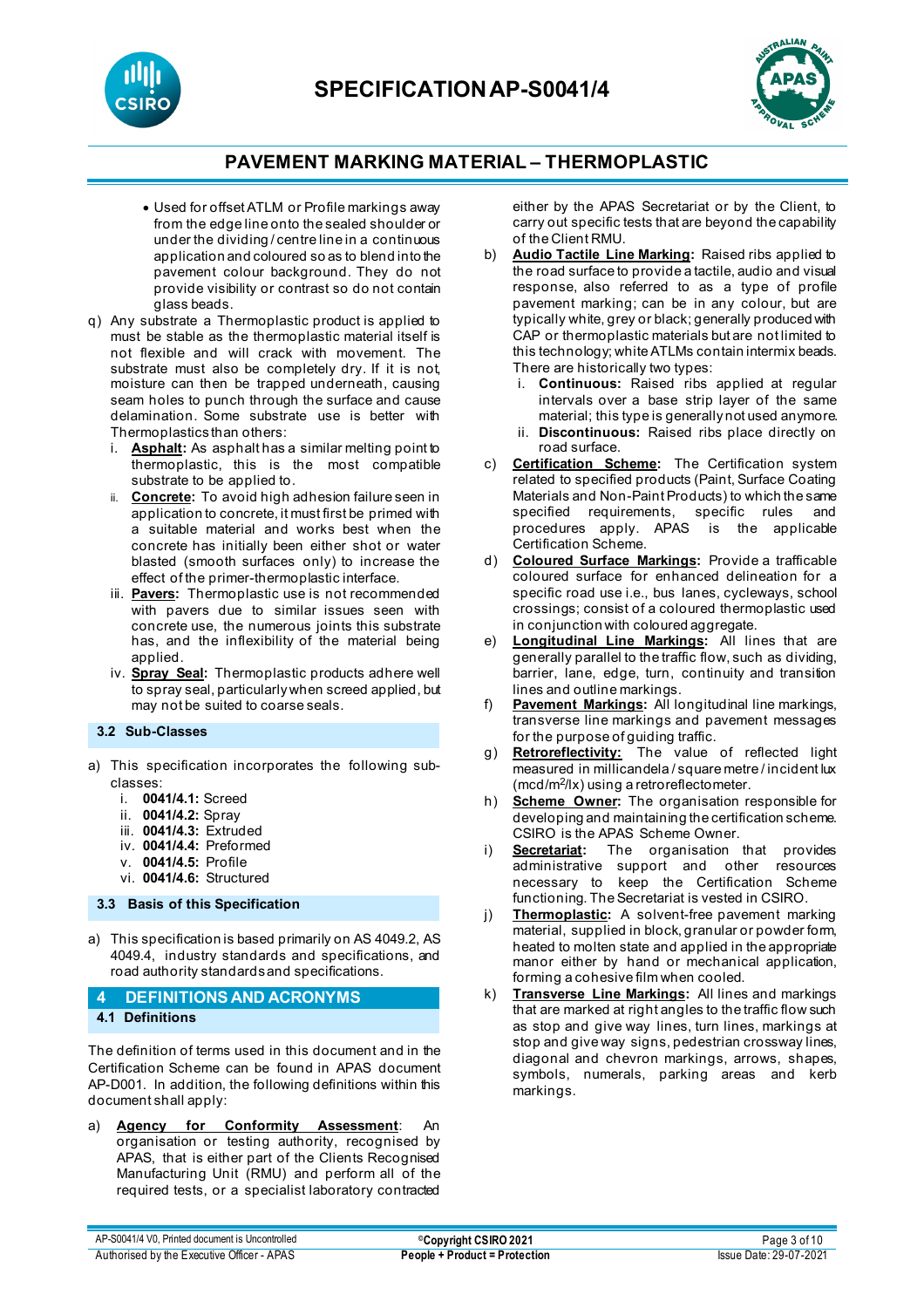



#### **4.2 Acronyms**

| ACE.       | Agency for Conformity Assessment                    |  |  |  |  |  |
|------------|-----------------------------------------------------|--|--|--|--|--|
| APAS       | Australian Paint Approval Scheme                    |  |  |  |  |  |
| ATLM       | Audio Tactile Line Marking                          |  |  |  |  |  |
| CRCL       | CSIRO Recognised Competent Laboratory               |  |  |  |  |  |
| CSIRO      | Commonwealth Scientific and Industrial              |  |  |  |  |  |
|            | Research Organisation                               |  |  |  |  |  |
| EΟ         | Executive Officer, APAS                             |  |  |  |  |  |
| PDS        | <b>Product Data Sheet</b>                           |  |  |  |  |  |
| <b>RMU</b> | Recognised Manufacturing Unit                       |  |  |  |  |  |
| SDS        | Safety Data Sheet                                   |  |  |  |  |  |
|            | <b>SUSMP</b> Standard for the Uniform Scheduling of |  |  |  |  |  |
|            | Medicines and Poisons                               |  |  |  |  |  |
| TNC        | Tochnical Data Shoot                                |  |  |  |  |  |

- **TDS** Technical Data Sheet
- **VOC** Volatile organic compounds **WHS** Workplace Health and Safety

# **5 REFERENCED DOCUMENTS**

- a) The following standards are referenced in this document:
	- i. **AS/NZS 1580** Paints and related materials: Methods of test.
	- ii. **AS/NZS 2009**  Glass beads for pavement-marking materials
	- iii. **AS 2700**  Colour standards for general purpose
	- iv. **AS 4049.2** Paints and related materials Pavement marking materials  $-$ Thermoplastic pavement marking materials – For use with surface applied beads
	- v. **AS 4049.4** Paints and related materials Pavement marking materials – Part 4: High performance pavement marking systems
	- vi. **AS 4049.5** Paints and related materials Pavement marking materials – Part 5: Performance assessment of pavement markings
	- vii. **AS 4663**  Slip resistance measurement of existing pedestrian surfaces
	- viii.**AS ISO/IEC 17025** General requirements for the competence of testing and calibration laboratories
	- ix. **AS/NZS ISO/IEC 17065**  Conformity assessment: Requirements for bodies certifying products, processes and services

These documents may be purchased through the Reference Standards Australia website: <https://www.standards.org.au/>

x. **The Poisons Standard June 2021**: Standard for the Uniform Scheduling of Medicines and Poisons (SUSMP) No. 33, Part 2: Control on Medicines and Poisons, Section Seven / Appendix I Paint or **Tinters** 

This document is available from the Australian Government Federal Register of Legislation web site at: <https://www.legislation.gov.au/Details/F2021L00650>

xi. **Test Method TP343 – Determination of Skid Resistance with the Micro Griptester** DPTI (Department of Planning, Transport & Infrastructure), Technical Services Group Technical Services Group Procedures

This document is available from the DPTI website: [https://www.dpti.sa.gov.au/materials\\_technology\\_docume](https://www.dpti.sa.gov.au/materials_technology_documents/test_procedures2) [nts/test\\_procedures2](https://www.dpti.sa.gov.au/materials_technology_documents/test_procedures2)

- b) The following documents were utilised in the creation of this document:
	- i. Austroads Technical Specification ATS 4110: Longitudinal Pavement Marking
	- ii. NZTA P30: Specification for High Performance Roadmarking, New Zealand Transport Agency
	- iii. QA Specification R145 Pavement Marking (Performance Based), Transport for NSW (TfNSW)
	- iv. QA Specification 3357 Thermoplastic Road Marking Material, Transport for NSW (TfNSW)
	- v. QA Specification 3359 Profile Thermoplastic Road Marking Material, Transport for NSW (TfNSW)
	- vi. RIAA Industry Guide: Series 2 Materials, 2.2 **Thermoplastics**
	- vii. Section 721 Pavement Markings, VicRoads
	- viii.Section 711 Thermoplastic Traffic Stripes and Markings, Florida Department of Transport
	- ix. Section 971 Pavement Marking Materials, Florida Department of Transport
	- x. Section 971 Traffic Marking Materials, Florida Department of Transport
	- xi. Specification 604: Pavement Marking, Main Roads QA
	- xii. Specification M16 Application of Pavement Marking, DPTI
	- xiii.Transport and Main Roads Specifications MRTS45 Road Surface Delineation, Department of Transport and Main Roads QLD
	- xiv.Traffic and Road Use Management Volume 3 Signing and Pavement Making, Part 4: Materials and Equipment, Department of Transport and Main Roads QLD
	- xv. TNZ M/20 Specification for Long-life Roadmarking Materials, Transit New Zealand
	- xvi.TNZ P/22 Specification for Reflectorised Pavement Marking, Transit New Zealand
- c) The following APAS documents are referenced in this document:
	- i. AP-D001 Rules Governing How APAS® Operates
	- ii. AP-D114 Rules Governing APAS® Recognition as a Testing Authority
	- iii. AP-D123 Restrictions on Ingredients in Product Formulations
	- iv. AP-D152 APAS® Participating Manufacturers and Resellers
	- v. AP-D177 Rules Governing How Product Manufacturers participate in APAS®
	- vi. AP-D181 Volatile Organic Compounds (VOC) Limits
	- vii. AP-D192 Rules Governing APAS® Product Certification Scheme
	- viii.AP-S0042 Glass beads for Use in Pavement Marking Paints

All APAS documents and specifications are available for download from the APAS website: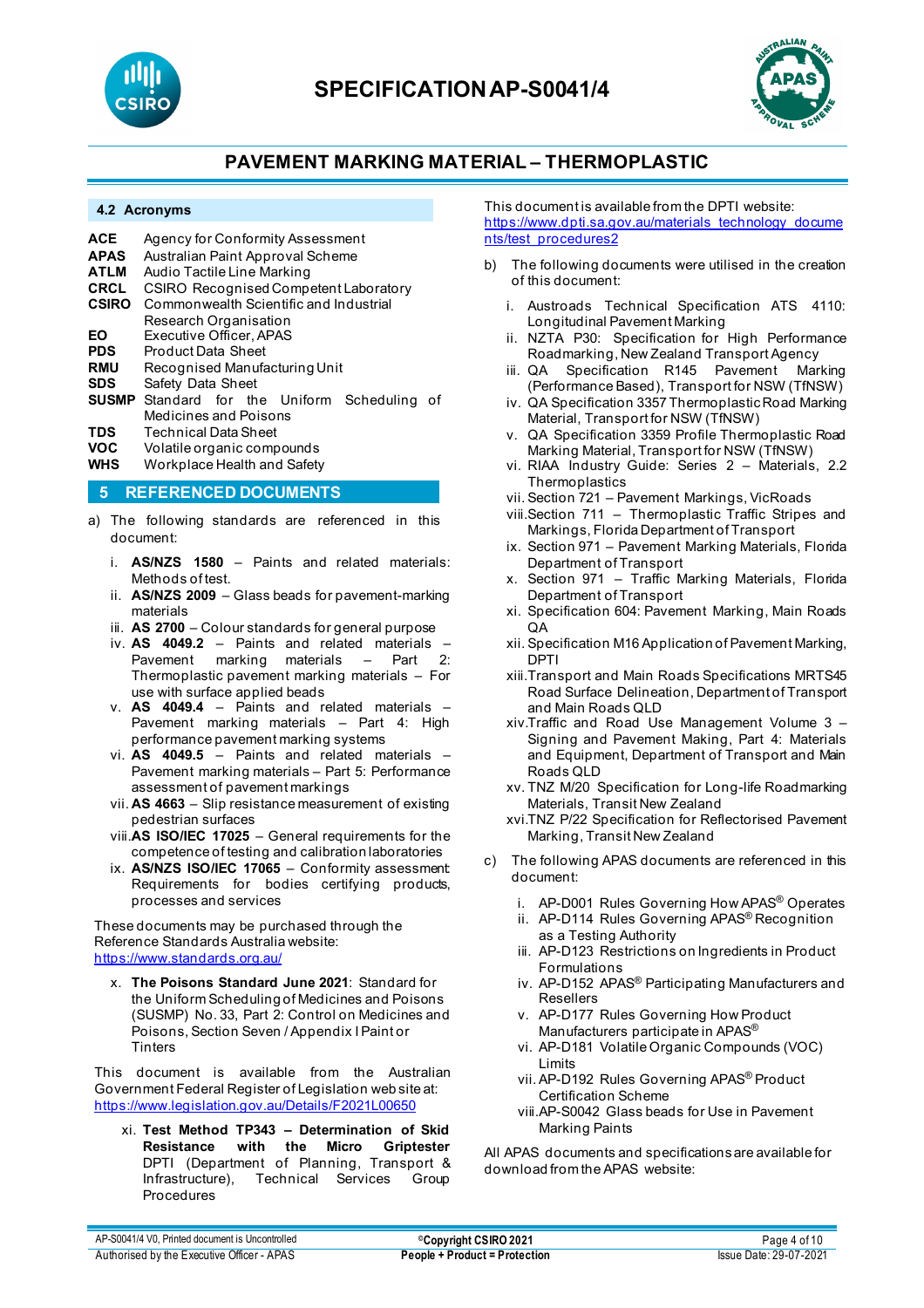



#### <https://vs.csiro.au/apas/documents/> <https://vs.csiro.au/apas/specifications/>

#### **6 COMPOSITIONAL AND GENERAL REQUIREMENTS 6.1 Binder**

- 
- a) There are no restrictions placed on the type of binder used in the production of Thermoplastic materials, however they are typically plasticised synthetic hydrocarbon resin, modified resin esters or alkyd resin-based compounds.
- b) Primary importance is placed on the ability of the binder to be compliant with the technical requirements clause 8, Table 1 below.

### **6.2 Volatiles**

a) For VOC content restrictions, refer to APAS document AP-D181.

### **6.3 Pigmentation**

- a) Pigments used shall be non-toxic, non-corrosive, lead-free and either organic or inorganic in nature (for coloured products), complying with the requirements of the SUSMP.
- b) Primary importance is placed on the ability of the pigmentation to be compliant with the technical requirements clause 8, Table 1 below.

### **6.4 Glass Beads**

- a) All glass beads used **in** the production of any Thermoplastic product, such as (but not limited to) Type C / C-HR (intermix) beads, **must be APAS approved** *prior* to application of the Thermoplastic product for certification. For further information, refer to APAS specification AP-S0042.
- b) Evidence of the approval of glass beads used in the production of the Thermoplastic, such as valid, nonexpired APAS Certificate of Product Conformity, must be provided at the time of product submission / resubmission.

### **6.5 Colour**

- a) Longitudinal and transverse pavement markings are typically white and yellow.
- b) Transverse (and other pavement markings) can also be a variety of colours, typically but not limited to white, yellow, red (bus lanes), green (cycle lanes), blue, grey and black. Refer to the manufacturer's Technical Data Sheet (TDS) or Product Data Sheet (PDS) for further information.

### **7 PRODUCT APPROVAL REQUIREMENTS 7.1 General Requirements**

a) The product and its application for approval shall comply with the relevant requirements of this specification and of APAS document AP-D192 during the life of the approval.

- b) Upon successful assessment of the laboratory component of this specification, CLASS II (interim) certification may be awarded in order to undertake the field testing component. Three (3) years from date of certificate issue is the timeframe given in order to undertake this work.
- c) After successful assessment of the field testing component of this specification, CLASS I (full) certification may be awarded for the balance of the standard seven (7) year certification period i.e., 4 years.

### **7.2 Technical Requirements**

- a) **Current Requirements**: All laboratory testing must be completed as per the requirements of clause 8, Table 1 by an ACE. All performance based field testing must be carried out by a CRCL (refer to Note B) within the CLASS II certification period.
- b) **Future Requirements:** All laboratory testing and field testing requirements stated in clause 8, Table 1 must be undertaken by an AS ISO/IEC 17025 accredited laboratory with all applicable test methods included in their Scope of Accreditation. A grace period will exist in order for all testing facilities to achieve AS ISO/IEC 17025 accreditation. This Grace period will end on **31st July 2023**.
- c) AS ISO/IEC 17025 accreditation shall be provided by an organisation accredited by an ILAC Mutual Recognition Arrangement signatory and having a Scope of Accreditation covering AS ISO/IEC 17025 requirements. In Australia, NATA provides AS ISO/IEC 17025 accreditation. A list of international ILAC accreditation bodies can be found on the ISO website.
- d) Performance based testing is typically to be undertaken on the **white** product only due to coloured materials representing lower market volumes, making them exempt from field testing. This exemption only exists **provided that** coloured materials are based on the same formulation (specifically the binder system) as the white product. Yellow products of the same formulation can be substituted in the absence of white.
- e) If a coloured material is the only product seeking certification, then it must also undertake the performance-based testing requirements of clause 8, Table 1.

### **7.3 Health and Safety Requirements**

- a) The product shall comply with all requirements of clause 6.3 and 6.4 of APAS document AP-D192.
- b) The manufacturer's Safety Data Sheet (SDS) must be studied closely prior to using the product and complied with during use of the product.
- c) Products intended for sale in Australia shall comply with all the requirements of the SUSMP. Products intended for sale in other countries shall comply with all local WHS and environmental requirements.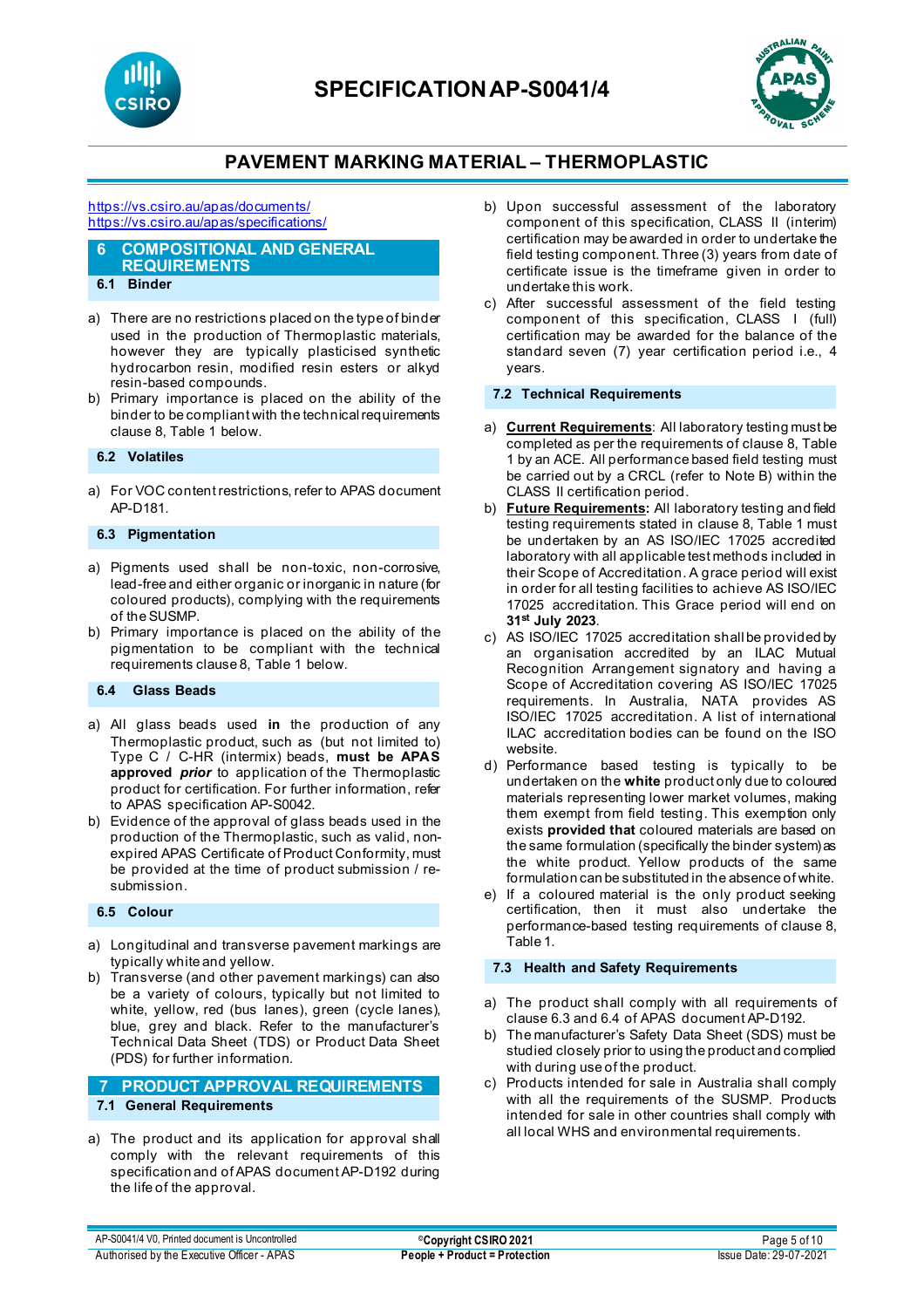



## **8 TABLE 1: PERFORMANCE PROPERTIES**

| <b>TEST:</b>                                                                                                                                                                                                                 | <b>APPLICABLE</b><br><b>STANDARD / TEST</b><br><b>REFERENCE:</b>         | <b>REQUIREMENTS:</b>                                                                                                                                                                                                                                                                                                            |  |  |  |  |
|------------------------------------------------------------------------------------------------------------------------------------------------------------------------------------------------------------------------------|--------------------------------------------------------------------------|---------------------------------------------------------------------------------------------------------------------------------------------------------------------------------------------------------------------------------------------------------------------------------------------------------------------------------|--|--|--|--|
| <b>Compositional Requirements</b><br>NOTE: For Thermoplastic products seeking certification that do not meet the Compositional Requirements below,<br>submissions will be considered on a case by case basis by the APAS EO. |                                                                          |                                                                                                                                                                                                                                                                                                                                 |  |  |  |  |
| Minimum Binder Content                                                                                                                                                                                                       | AS 4049.2 (clause 5.2,<br>Appendix D and<br>AppendixE)                   | $\geq$ 18 % w/w - report results.                                                                                                                                                                                                                                                                                               |  |  |  |  |
| Glass Bead Content                                                                                                                                                                                                           | AS 4049.2 (clause 5.2,<br>AppendixF)                                     | $\geq$ 20 % w/w - report results.<br>NOTE: Intermix beads used in production are dependent on<br>product end use and can be C/C-HR, D/D-HR or other, as<br>specified by manufacturer. Above figure does not include surface<br>applied beads.                                                                                   |  |  |  |  |
| Aggregate/Pigment/<br>Extender / Glass Beads<br>(Intermix) Content                                                                                                                                                           | AS 4049.2 (Clause 5.2)                                                   | ≥ 70 % w/w - report results.                                                                                                                                                                                                                                                                                                    |  |  |  |  |
| Inorganic Material Grading                                                                                                                                                                                                   | AS 4049.2 (clause 5.3<br>and Appendix F)<br>AS 1152                      | 100% pass through 2.8 mm sieve.                                                                                                                                                                                                                                                                                                 |  |  |  |  |
| Laboratory Testing Requirements A - Applicable to all Sub-classes                                                                                                                                                            |                                                                          |                                                                                                                                                                                                                                                                                                                                 |  |  |  |  |
| Colour                                                                                                                                                                                                                       | AS 4049.2 (clause 6.1<br>and Appendix D)<br>AS/NZS 1580.601.1<br>AS 2700 | White: Approximate match to N14 White. Alternative colour is<br>whiter than Y35 Off white.                                                                                                                                                                                                                                      |  |  |  |  |
|                                                                                                                                                                                                                              |                                                                          | Yellow: Approximate match to Y14 Golden Yellow. Alternative<br>colours are Y12 Wattle, Y13 Vivid Yellow or Y15 Sunflower.                                                                                                                                                                                                       |  |  |  |  |
|                                                                                                                                                                                                                              |                                                                          | Red: Approximate match to R13 Signal Red. Alternative colours<br>are R53 Redgum, R54 Raspberry or R62 Venetian Red.                                                                                                                                                                                                             |  |  |  |  |
|                                                                                                                                                                                                                              |                                                                          | <b>Blue:</b> Approximate match to B21 Ultramarine. Alternative colours<br>are B12 Royal Blue, B23 Bright Blue, B24 Harbour Blue or B41<br>Bluebell.                                                                                                                                                                             |  |  |  |  |
|                                                                                                                                                                                                                              |                                                                          | Green: Approximate match to G13 Emerald Green. Alternative<br>colours are G16 Traffic Green, G23 Shamrock or G35 Lime<br>Green.                                                                                                                                                                                                 |  |  |  |  |
|                                                                                                                                                                                                                              |                                                                          | Black: Approximate match to B64 Charcoal. Alternative colour is<br>N61 Black.                                                                                                                                                                                                                                                   |  |  |  |  |
|                                                                                                                                                                                                                              |                                                                          | <b>NOTE:</b>                                                                                                                                                                                                                                                                                                                    |  |  |  |  |
|                                                                                                                                                                                                                              |                                                                          | Alternative colours (i.e., grey) may also be tested as per<br>requirements of road authorities.<br>Colours must be compared to and equivalent to a known AS<br>2700 colour. State colour designation and results.<br>No glass beads (intermix or surface applied) are typically<br>used with grey and black coloured materials. |  |  |  |  |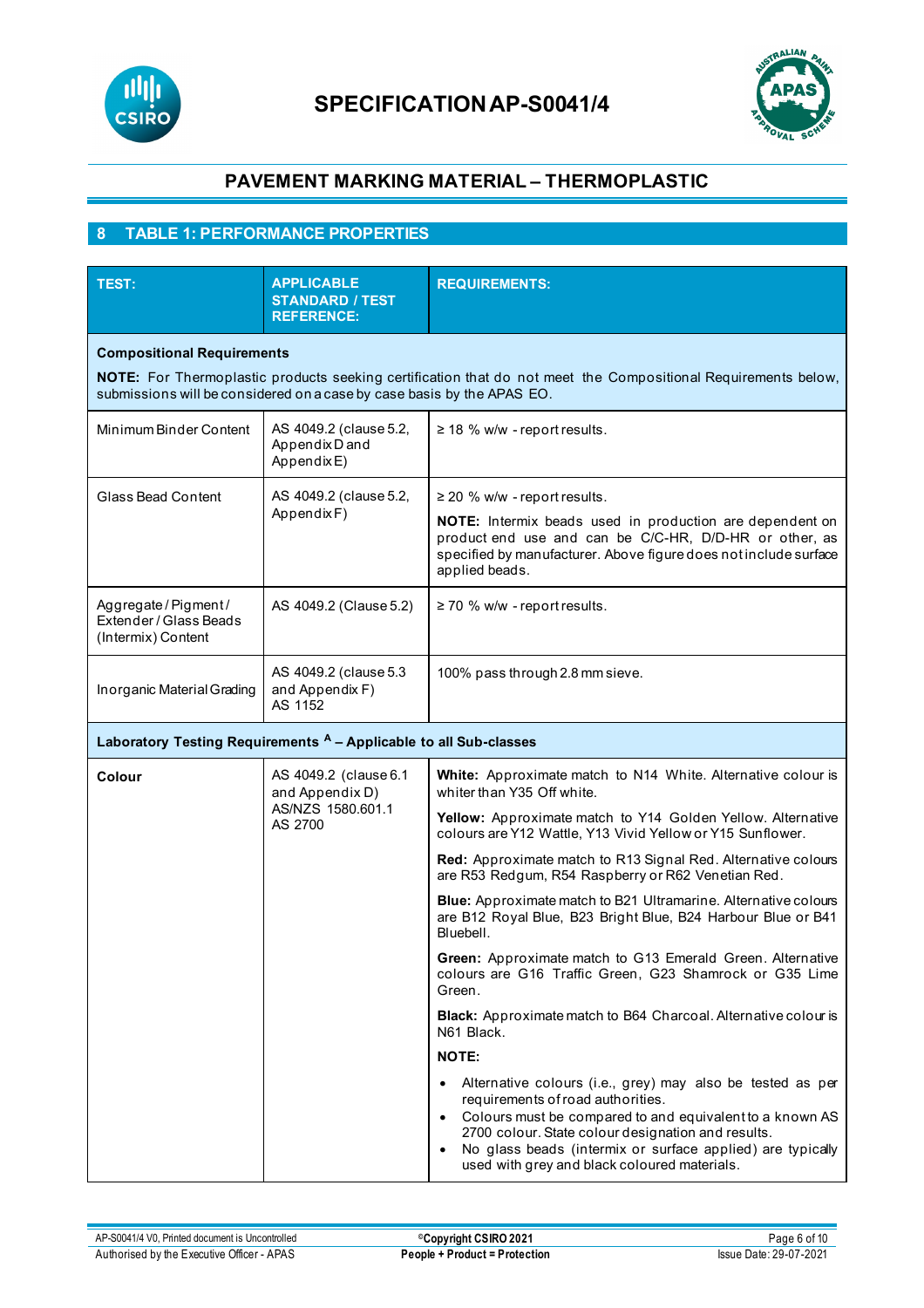



| <b>TEST:</b>                                                               | <b>APPLICABLE</b><br><b>STANDARD / TEST</b><br><b>REFERENCE:</b>                                                                                     | <b>REQUIREMENTS:</b>                                                                                                                                                                                                                                       |  |  |  |
|----------------------------------------------------------------------------|------------------------------------------------------------------------------------------------------------------------------------------------------|------------------------------------------------------------------------------------------------------------------------------------------------------------------------------------------------------------------------------------------------------------|--|--|--|
| Laboratory Testing Requirements A - Applicable to all Sub-classes (Cont.,) |                                                                                                                                                      |                                                                                                                                                                                                                                                            |  |  |  |
| <b>Luminance Factor</b>                                                    | AS 4049.2 (clause 6.2,<br>Appendix D and<br>Appendix G)                                                                                              | White: $\geq 80$ % - report results.<br><b>Yellow:</b> $\geq 50$ % - report results.<br><b>Black:</b> $\leq$ 5 % - report results.<br>Grey: $> 5$ % - < 15 % - report results.<br>Other Colours: $\geq 15$ % - report results.                             |  |  |  |
| <b>Heat Stability</b>                                                      | White: $\geq$ 75 % - report results.<br>AS 4049.2 (clause 6.3<br><b>Yellow (and other colours):</b> $\geq 40$ % - report results.<br>and Appendix H) |                                                                                                                                                                                                                                                            |  |  |  |
| <b>Softening Point</b>                                                     | AS 4049.2 (clause 6.4)<br>AS 2341.18                                                                                                                 | 0041/4.5: $\geq 95^{\circ}$ C - report results.<br>All other subclasses: 85-105°C - report results.<br><b>NOTE:</b> Alternative temperature ranges will be considered on a<br>case by case basis by the APAS EO as any new product<br>innovations develop. |  |  |  |
| <b>Abrasion Resistance</b>                                                 | AS 4049.2 (clause 6.5)<br>AS/NZS 1580.403.2                                                                                                          | Test run using CS17 abrasion wheels, 1000g applied weight.<br>$\leq$ 0.4g weight loss after 500 cycles - report results.                                                                                                                                   |  |  |  |
| <b>Flow Resistance</b>                                                     | AS 4049.2 (clause 6.6<br>and Appendix I)                                                                                                             | <b>0041/4.5:</b> ≤ 5% - report results.<br>All other subclasses: $\leq 10\%$ - report results.                                                                                                                                                             |  |  |  |
| <b>Density</b>                                                             | AS 4049.2 (clause 6.7<br>and Appendix J)                                                                                                             | $\leq$ 0.05 kg/L variance from manufacturers stated values.                                                                                                                                                                                                |  |  |  |
| <b>Volatile Organic</b><br>APAS AP-D181<br>Content (VOC)                   |                                                                                                                                                      | Refer to APAS document AP-D181 for method and limits.<br>If the APAS specification is not listed on AP-D181, a declaration of<br>VOC content is still required.                                                                                            |  |  |  |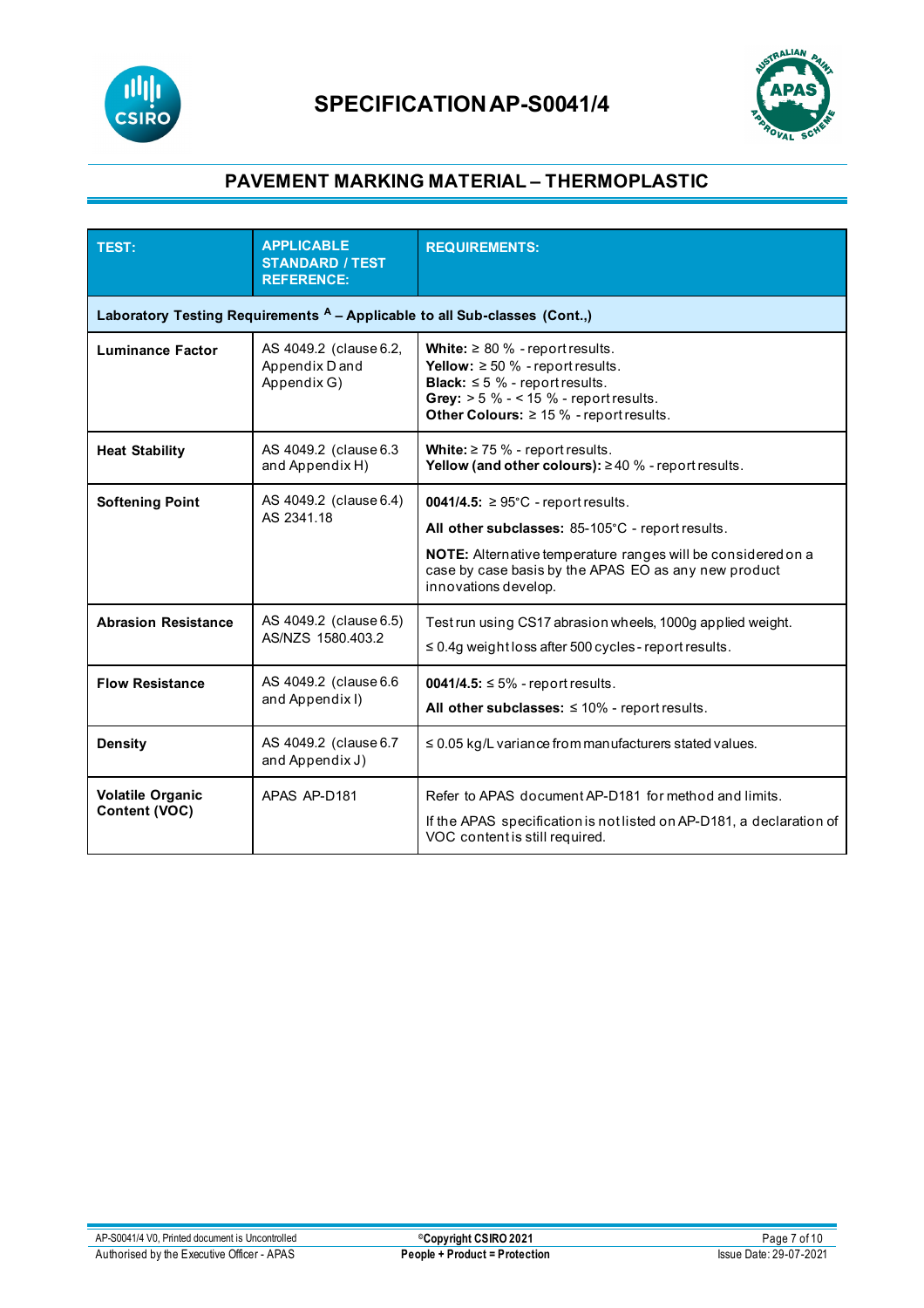



| <b>TEST:</b>                                                                                                                                                                                                                                                                                                                                                                                                                                                                                                                                                                                                                                                                                                                                                                                                                                                                                                                                                                                                                                                                                                                                                                | <b>APPLICABLE</b><br><b>STANDARD / TEST</b><br><b>REFERENCE:</b>                                                       | <b>REQUIREMENTS:</b>                                                                                                                                   |                                                 |                                                                      |                                                       |                           |                                                                      |  |
|-----------------------------------------------------------------------------------------------------------------------------------------------------------------------------------------------------------------------------------------------------------------------------------------------------------------------------------------------------------------------------------------------------------------------------------------------------------------------------------------------------------------------------------------------------------------------------------------------------------------------------------------------------------------------------------------------------------------------------------------------------------------------------------------------------------------------------------------------------------------------------------------------------------------------------------------------------------------------------------------------------------------------------------------------------------------------------------------------------------------------------------------------------------------------------|------------------------------------------------------------------------------------------------------------------------|--------------------------------------------------------------------------------------------------------------------------------------------------------|-------------------------------------------------|----------------------------------------------------------------------|-------------------------------------------------------|---------------------------|----------------------------------------------------------------------|--|
| Performance Based Testing Requirements (Field Testing) A, B                                                                                                                                                                                                                                                                                                                                                                                                                                                                                                                                                                                                                                                                                                                                                                                                                                                                                                                                                                                                                                                                                                                 |                                                                                                                        |                                                                                                                                                        |                                                 |                                                                      |                                                       |                           |                                                                      |  |
| Setting up Performance Based Testing: Applicable Standard / Test Reference and Requirements                                                                                                                                                                                                                                                                                                                                                                                                                                                                                                                                                                                                                                                                                                                                                                                                                                                                                                                                                                                                                                                                                 |                                                                                                                        |                                                                                                                                                        |                                                 |                                                                      |                                                       |                           |                                                                      |  |
| Refer to AS 4049.2 (clause 8.1 and Appendix K)<br>$\bullet$                                                                                                                                                                                                                                                                                                                                                                                                                                                                                                                                                                                                                                                                                                                                                                                                                                                                                                                                                                                                                                                                                                                 |                                                                                                                        |                                                                                                                                                        |                                                 |                                                                      |                                                       |                           |                                                                      |  |
| Products applied with the following parameters depending on application type:<br>٠                                                                                                                                                                                                                                                                                                                                                                                                                                                                                                                                                                                                                                                                                                                                                                                                                                                                                                                                                                                                                                                                                          |                                                                                                                        |                                                                                                                                                        |                                                 |                                                                      |                                                       |                           |                                                                      |  |
| 1.<br>Screed: 3 mm ± 1 mm WFT (or manufacturer's specified wet/dry film thickness) using B-HR or D-HR<br>(specify which used) applied at >300g/m <sup>2</sup> $\pm$ 25 g/m <sup>2</sup> bead rate retained on surface with 0.4-0.7 mm anti-skid<br>applied at 200 $g/m^2$<br>Spray: 1-2 mm ± 1 mm (or manufacturer's specified wet/dry film thickness) using B-HR or D-HR (specify<br>2.<br>which used) applied at >400g/ $m^2 \pm 25$ g/m <sup>2</sup> bead rate retained on surface with and 1-2 mm anti-skid applied<br>at 200 $g/m^2$<br>Extruded/Structured: 2-3 mm ± 1 mm WFT (or manufacturer's specified wet/dry film thickness) using B-HR<br>3.<br>or D-HR (specify which used) applied at >400g/m <sup>2</sup> bead rate retained on surface and 1-2 mm anti-skid<br>applied at 200 $g/m^2$<br>Preformed: 2.5 mm ± 0.5mm WFT (or manufacturer's specified wet/dry film thickness) using B-HR or D-HR<br>4.<br>(specify which used) applied at >300g/m <sup>2</sup> bead rate retained on surface and 0.4-0.7 mm anti-skid applied at<br>200 $g/m^2$<br>Profile: 8-10 mm ± 2 mm WFT (or manufacturer's specified wet/dry film thickness) using B-HR or D-HR<br>5. |                                                                                                                        |                                                                                                                                                        |                                                 |                                                                      |                                                       |                           |                                                                      |  |
| (specify which used) applied at >400g/m <sup>2</sup> bead rate retained on surface and 1-2 mm anti-skid at 200 g/m <sup>2</sup><br>Measurements are to be taken at three intervals as specified below and all values reported:<br><b>Substrate Type:</b><br><b>Initial Measurement Point</b><br><b>Interim Measurement Point</b><br><b>Final Measurement Point</b>                                                                                                                                                                                                                                                                                                                                                                                                                                                                                                                                                                                                                                                                                                                                                                                                          |                                                                                                                        |                                                                                                                                                        |                                                 |                                                                      |                                                       |                           |                                                                      |  |
| Asphalt (or other<br>substrate types)                                                                                                                                                                                                                                                                                                                                                                                                                                                                                                                                                                                                                                                                                                                                                                                                                                                                                                                                                                                                                                                                                                                                       | $(IMP)$ :<br>After application / cure                                                                                  |                                                                                                                                                        | $(INMP)$ :<br>2,000,000 vehicle passes          |                                                                      | $(FMP)$ :<br>4,000,000 vehicle passes^                |                           |                                                                      |  |
| Spray Seal                                                                                                                                                                                                                                                                                                                                                                                                                                                                                                                                                                                                                                                                                                                                                                                                                                                                                                                                                                                                                                                                                                                                                                  | After application / cure                                                                                               |                                                                                                                                                        | 500,000 vehicle passes                          |                                                                      |                                                       | 1,000,000 vehicle passes^ |                                                                      |  |
|                                                                                                                                                                                                                                                                                                                                                                                                                                                                                                                                                                                                                                                                                                                                                                                                                                                                                                                                                                                                                                                                                                                                                                             | NOTE: ^ Substrates must be subjected to specified number of vehicle passes in a 3 to 18 month period post application. |                                                                                                                                                        |                                                 |                                                                      |                                                       |                           |                                                                      |  |
| <b>Skid Resistance</b>                                                                                                                                                                                                                                                                                                                                                                                                                                                                                                                                                                                                                                                                                                                                                                                                                                                                                                                                                                                                                                                                                                                                                      | AS 4049.2 (clause 8.2)<br>and Appendix L) and/or<br>TP343                                                              | ≥ 45 BPN or ≥ 0.55 Grip Number<br><b>NOTE:</b> Must be tested at two pre-determined locations within the<br>field testing area and locations reported. |                                                 |                                                                      |                                                       |                           |                                                                      |  |
| <b>Dry Retroreflectivity</b>                                                                                                                                                                                                                                                                                                                                                                                                                                                                                                                                                                                                                                                                                                                                                                                                                                                                                                                                                                                                                                                                                                                                                | AS 4049.2 (clause 8.3<br>and Appendix M<br>Method 1)                                                                   | <b>0041/4.5 (ATLMs):</b> ≥ 150 mcd/m <sup>2</sup> /lx at all times<br>All other subclasses for Longitudinal, Transverse, and other<br>markings:        |                                                 |                                                                      |                                                       |                           |                                                                      |  |
|                                                                                                                                                                                                                                                                                                                                                                                                                                                                                                                                                                                                                                                                                                                                                                                                                                                                                                                                                                                                                                                                                                                                                                             |                                                                                                                        |                                                                                                                                                        | Colour:<br>White<br>Yellow<br>Other<br>colours* | <b>IMP</b><br>$mcd/m^2/lx$<br>$\geq 350$<br>$\geq 300$<br>$\geq 250$ | <b>INMP</b><br>$\geq 300$<br>$\geq 250$<br>$\geq 200$ | $mcd/m^2/lx$              | <b>FMP</b><br>$mcd/m^2/lx$<br>$\geq 150$<br>$\geq 150$<br>$\geq 150$ |  |
|                                                                                                                                                                                                                                                                                                                                                                                                                                                                                                                                                                                                                                                                                                                                                                                                                                                                                                                                                                                                                                                                                                                                                                             |                                                                                                                        |                                                                                                                                                        |                                                 | *Not Including black or grey                                         |                                                       |                           |                                                                      |  |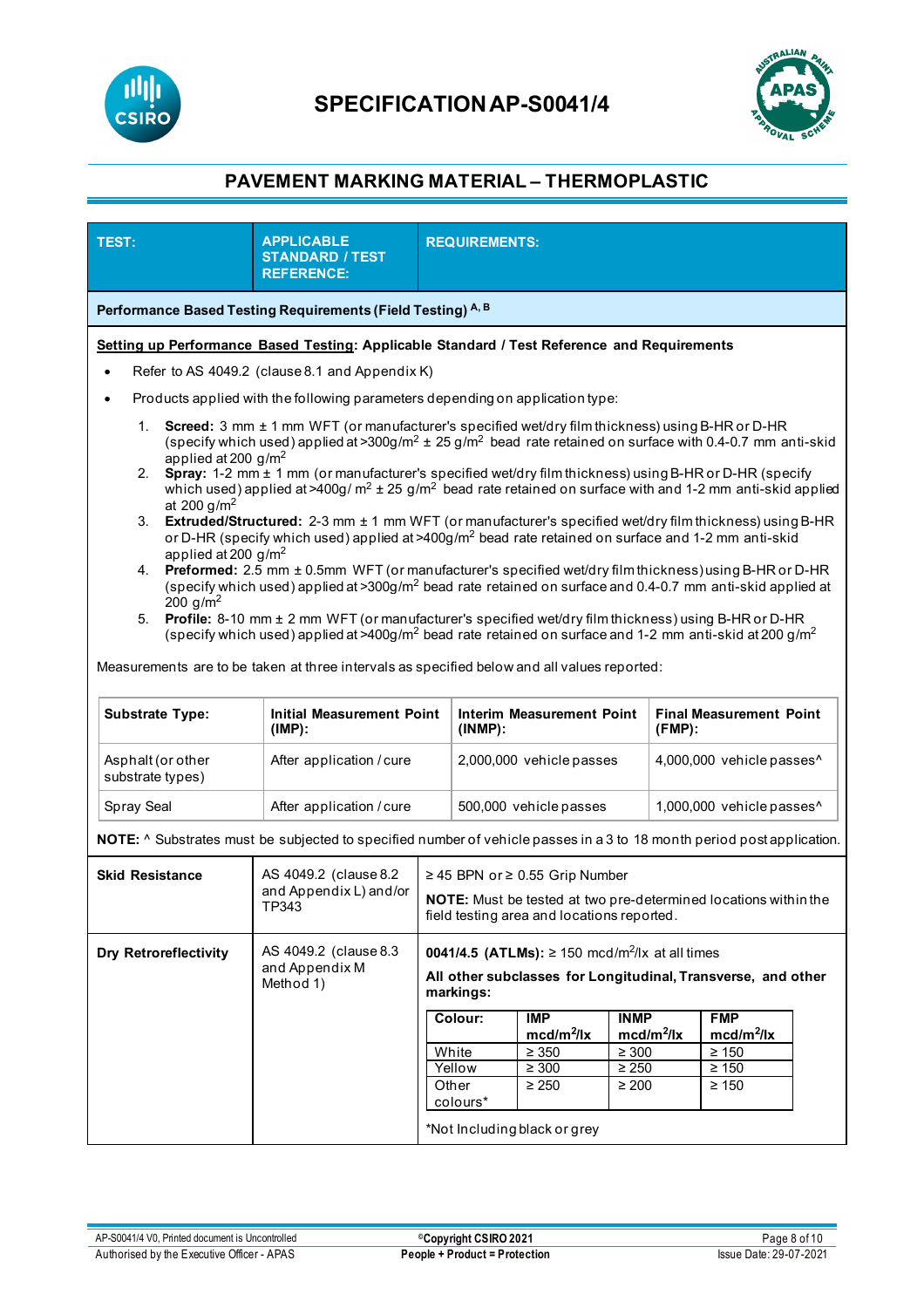



| <b>TEST:</b><br><b>APPLICABLE</b><br><b>STANDARD / TEST</b><br><b>REFERENCE:</b> |                                                                                 | <b>REQUIREMENTS:</b>                                                                                                                                                                                                               |
|----------------------------------------------------------------------------------|---------------------------------------------------------------------------------|------------------------------------------------------------------------------------------------------------------------------------------------------------------------------------------------------------------------------------|
|                                                                                  | Performance Based Testing Requirements (Field Testing) <sup>A, B</sup> (Cont.,) |                                                                                                                                                                                                                                    |
| Wet Retroreflectivity                                                            | AS 4049.4 (clause<br>6.3.3, Table 4,<br>Appendix K Method 2)                    | Applicable to all substrate types and all colours (except grey<br>and black):                                                                                                                                                      |
|                                                                                  |                                                                                 | $\geq$ 80 mcd/m <sup>2</sup> /lx at all times; measurements to be taken at IMP,<br>INMP, FMP and results reported.                                                                                                                 |
| Degree of Wear                                                                   | AS 4049.2 (clause 8.4<br>and Appendix N)                                        | ≥ 95 % remaining intact at FMP in the wheel path.                                                                                                                                                                                  |
| AS 4049.2 (clause 8.5,<br>Luminance<br>Appendix G Method 2)                      |                                                                                 | White: Lighter than Natural Colour System (NCS) swatch<br>S 2500-N - report results.                                                                                                                                               |
|                                                                                  |                                                                                 | Yellow: Approximate match to Natural Colour System (NCS)<br>swatch S 1070-Y20R - report results.                                                                                                                                   |
|                                                                                  |                                                                                 | NOTE: This is applicable to white and yellow materials only, refer<br>to Colour Change for all other colours.                                                                                                                      |
| <b>Colour Change</b>                                                             | AS 4049.4 (clause<br>6.3.8 and Appendix G)                                      | All colours assessed at IMP, INMP, FMP testing points must have<br>results ≥ 3 on grey scale.                                                                                                                                      |
|                                                                                  |                                                                                 | NOTE: Only colours are assessed in this method, refer to<br>Luminance for white and yellow material testing.                                                                                                                       |
| <b>Slip Resistance</b>                                                           | AS 4049.4 (clause<br>6.3.6)<br>AS 4663 Appendix A<br>and Table A1               | $\geq$ 35 BPN                                                                                                                                                                                                                      |
| <b>Visibility</b>                                                                | AS 4049.5 (clause<br>8.3.1 and Appendix C)                                      | Markings must be easily recognisable and clearly visible and must<br>meet the minimum visual performance levels for Transverse (and<br>other) markings (Table C1) or Longitudinal markings (Table C2),<br>whichever is applicable. |
|                                                                                  |                                                                                 | A minimum of 5 testing locations over the length of a road must be<br>assessed; record and report all measurements, the weather, on-<br>road and lighting conditions.                                                              |

### **NOTE:**

- **A:** Laboratory Testing must be conducted by an ACE and field testing by a CRCL. From **31st July 2023**, all laboratory and field testing must be carried out by an AS ISO/IEC 17025 accredited facility with all applicable testing under its Scope of Accreditation. The NATA website can assist in identifying an appropriate testing facilit[y https://www.nata.com.au/](https://www.nata.com.au/)
- **B**: Performance Based Testing (Field Testing) can be conducted by the following CRCLs:

Australian Road Research Board (ARRB) David Milling Team Leader, Transport Safety 21 McLachlan Street, Fortitude Valley, QLD, 4006 Phone: +61 438 859 779 Email[: david.milling@arrb.com.au](mailto:david.milling@arrb.com.au) Department for Infrastructure & Transport – South Australia George Spartalis Technical Officer Photometrics Laboratory, Road Asset Management Services Phone: +61 8 8260 0578 Email[: george.spartalis@sa.gov.au](mailto:george.spartalis@sa.gov.au)